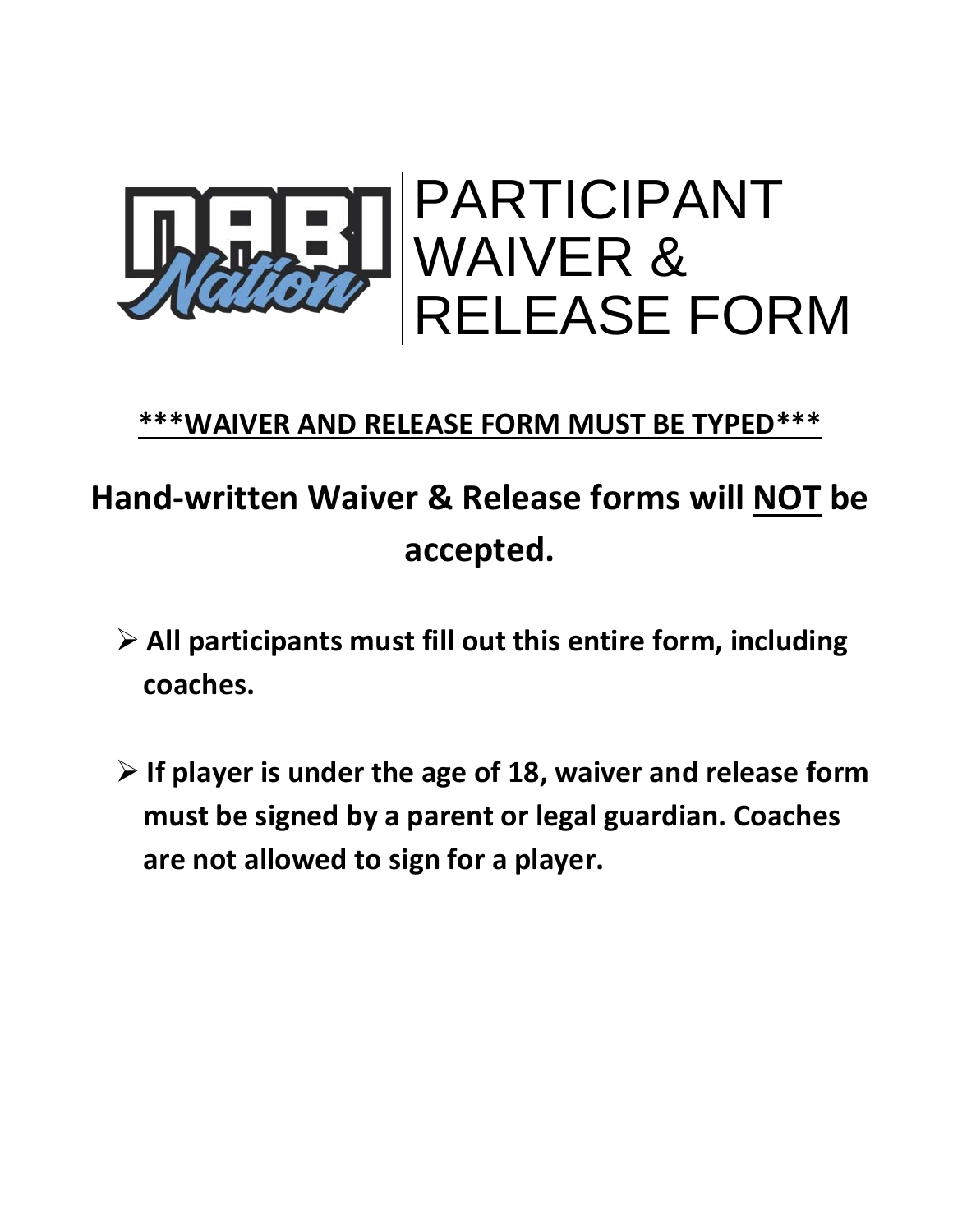| <b>PARTICIPANT INFORMATION</b><br><b>WAIVER and RELEASE</b><br><b>CODE OF CONDUCT</b>                                                                                                                                                                                                                                                                                                                                                                                                                                                                  |                                                     |                    |                          |              |  |
|--------------------------------------------------------------------------------------------------------------------------------------------------------------------------------------------------------------------------------------------------------------------------------------------------------------------------------------------------------------------------------------------------------------------------------------------------------------------------------------------------------------------------------------------------------|-----------------------------------------------------|--------------------|--------------------------|--------------|--|
|                                                                                                                                                                                                                                                                                                                                                                                                                                                                                                                                                        | <b>INSTRUCTIONS</b>                                 |                    |                          |              |  |
| To participate in a NABI Tournament, every player and coach ("Participants") must read, complete, and sign all three parts of this<br>form.<br>Part I - Participant Information<br>Fully complete the Participant Information. (MUST BE TYPED)<br>$\bullet$<br>Part II - Participant Waiver and Release<br>Every Participant must read and agree to abide by the terms and conditions of the Waiver & Release.<br>Part III - Code of Conduct<br>Every Participant must read and agree to abide by the Participant Code of Conduct by signing Part III. |                                                     |                    |                          |              |  |
| Part IV - Acknowledgment and Signature(s)<br>Participants age 18 and over: Read and sign indicating that you agree to this Agreement.<br>Participants under age 18: Participant and Participant's parent or legal guardian must sign the Acknowledgment.<br>$\bullet$<br>This form may be duplicated for each participant.                                                                                                                                                                                                                             |                                                     |                    |                          |              |  |
|                                                                                                                                                                                                                                                                                                                                                                                                                                                                                                                                                        | <b>PART I-PARTICIPANT INFORMATION</b>               |                    |                          |              |  |
| <b>TEAM NAME:</b>                                                                                                                                                                                                                                                                                                                                                                                                                                                                                                                                      | <b>PERSONAL INFORMATION - *** MUST BE TYPED ***</b> |                    | <b>BOYS</b><br>DIVISION: | <b>GIRLS</b> |  |
| <b>HEAD COACH NAME:</b>                                                                                                                                                                                                                                                                                                                                                                                                                                                                                                                                |                                                     |                    |                          |              |  |
| PARTICIPANT NAME:                                                                                                                                                                                                                                                                                                                                                                                                                                                                                                                                      |                                                     | D.O.B.:            |                          | AGE:         |  |
| <b>MAILING ADDRESS:</b>                                                                                                                                                                                                                                                                                                                                                                                                                                                                                                                                |                                                     |                    |                          |              |  |
| CITY:                                                                                                                                                                                                                                                                                                                                                                                                                                                                                                                                                  |                                                     | STATE:             | ZIP CODE:                |              |  |
| EMAIL:                                                                                                                                                                                                                                                                                                                                                                                                                                                                                                                                                 |                                                     | PHONE:             |                          |              |  |
| Parent or Legal Guardian (if Participant is under 18 years of age)                                                                                                                                                                                                                                                                                                                                                                                                                                                                                     |                                                     |                    |                          |              |  |
| Name:                                                                                                                                                                                                                                                                                                                                                                                                                                                                                                                                                  |                                                     |                    |                          |              |  |
| Address (if different from Participant's address):                                                                                                                                                                                                                                                                                                                                                                                                                                                                                                     |                                                     |                    |                          |              |  |
| Phone Number:                                                                                                                                                                                                                                                                                                                                                                                                                                                                                                                                          |                                                     |                    |                          |              |  |
| <b>Emergency Contact (Every Participant must provide Emergency Contact information)</b>                                                                                                                                                                                                                                                                                                                                                                                                                                                                |                                                     |                    |                          |              |  |
| Name:                                                                                                                                                                                                                                                                                                                                                                                                                                                                                                                                                  |                                                     |                    |                          |              |  |
| Address (if different from Participant's address):                                                                                                                                                                                                                                                                                                                                                                                                                                                                                                     |                                                     |                    |                          |              |  |
| Phone Number:                                                                                                                                                                                                                                                                                                                                                                                                                                                                                                                                          |                                                     |                    |                          |              |  |
| <b>Insurance</b>                                                                                                                                                                                                                                                                                                                                                                                                                                                                                                                                       |                                                     |                    |                          |              |  |
| Participant is registered in the database at the following IHS Facility                                                                                                                                                                                                                                                                                                                                                                                                                                                                                |                                                     |                    |                          |              |  |
| Facility Name:                                                                                                                                                                                                                                                                                                                                                                                                                                                                                                                                         |                                                     | City:              | State:                   |              |  |
| Participant has private insurance                                                                                                                                                                                                                                                                                                                                                                                                                                                                                                                      |                                                     |                    |                          |              |  |
| Ins. Company:                                                                                                                                                                                                                                                                                                                                                                                                                                                                                                                                          | ID or Group#:                                       |                    | Phone:                   |              |  |
| <b>Tribal Affiliation / COVID Vaccination</b>                                                                                                                                                                                                                                                                                                                                                                                                                                                                                                          |                                                     |                    |                          |              |  |
| <b>Tribe Enrolled:</b>                                                                                                                                                                                                                                                                                                                                                                                                                                                                                                                                 |                                                     | Tribal ID #:       |                          |              |  |
| Participant COVID-19 vaccinated?<br>Yes                                                                                                                                                                                                                                                                                                                                                                                                                                                                                                                | No                                                  |                    |                          |              |  |
| <b>School Information</b>                                                                                                                                                                                                                                                                                                                                                                                                                                                                                                                              |                                                     |                    |                          |              |  |
| High School:                                                                                                                                                                                                                                                                                                                                                                                                                                                                                                                                           |                                                     |                    |                          |              |  |
| Grade Completed:                                                                                                                                                                                                                                                                                                                                                                                                                                                                                                                                       | GPA:                                                | Graduating senior? | Yes                      | No           |  |